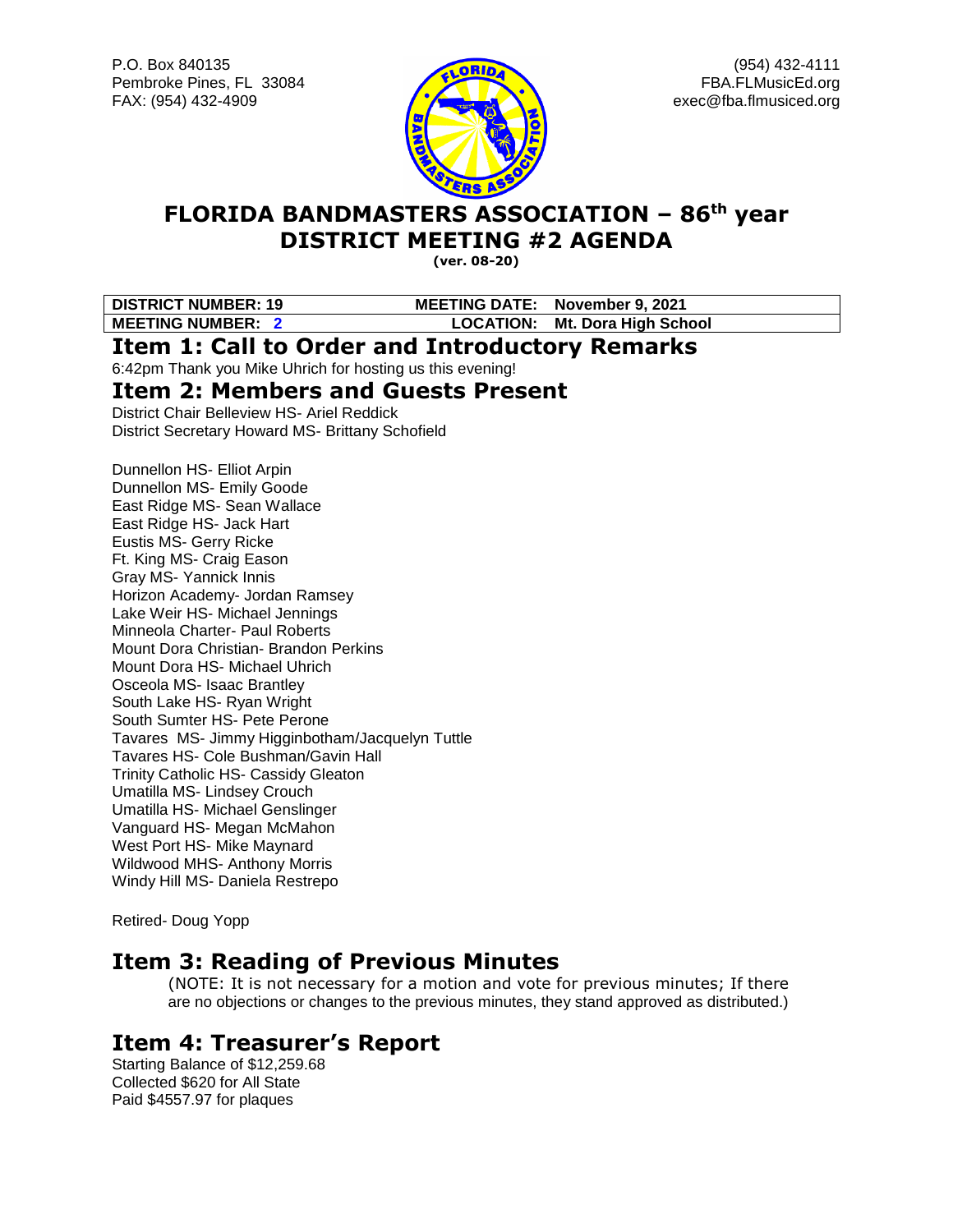Paid \$620 to FBA for All-State fees Left with a balance of \$8321.71 MPA Gate Total- \$15,095.00 minus \$2250 for the start-up of the 3 gates, We collected a total of \$12,845.00 Ending Balance of \$21,166.71

# **Item 5: Music Advocacy Issues**

## **Item 6: Communications**

Sexual Misconduct, Molestation, and Harassment Policy: Part 2

#### **Employee, Worker, Volunteer, Adjudicator Screening and Selection**

As part of its sexual abuse and misconduct prevention program, FSMA is committed to maintaining a diligent screening program for prospective and existing employees, volunteers, adjudicators, and others who may interact with those employed by, associating with, or serviced by FSMA. All school-based volunteers who have direct contact with minors/students while attending an FSMA-sanctioned event will have a background screening performed by the local school district in the manner prescribed by the district and/or the State of Florida. Any other person having direct contact with students will be screened by means designated by the component organization and approved by the FSMA Board of Directors.

#### **Regulations Specific to Adjudicators**

To work or associate with minor/students at an FSMA-sanctioned event in any capacity, all adjudicators must have had a background check within the last 5 (five) years.

1. Each FSMA component district chair will keep background screening data on file for adjudicators employed by that district.

i. *For the protection of the FSMA and the component, adjudicator screening records must be retained in case of litigation is brought against a previous adjudicator alleging sexual molestation/sexual abuse, no matter the county or state, or when the alleged crime took place.*

2. Included as a part of each FSMA component's Board Approved Adjudicator process, training regarding professional expectations specific to that component's sexual abuse, harassment, and sexual misconduct policies for (a) approved-adjudicator candidates as well as for (b) previously approved adjudicators who apply to renew their BAA status, will be presented in the manner approved by the component.

3. When minors/students are present, adjudicators must be accompanied by at least one other adult when fulfilling the services for which the adjudicator was retained.

4. It is the duty of adjudicators to report any suspicious activity or behavior immediately, including acts of abuse or sexual molestation, to the FSMA-sanctioned event chair or on-site official.

i. To avoid possible prosecution, an adjudicator must follow up any report made to the MPA chair, or other person in the place of authority at the MPA site, to verify that the

incident was reported to the Florida Department of Children and Families.

Questions: Yopp – How do we prove background checks?

 Regarding #3 – How will this be handled for Solo and Ensemble when a student may enter by themselves to perform and does not have an accompanist or is waiting for the accompanist? Or unaccompanied solos that may not have an audience. For concert MPA in the sight reading room, many times adjudicators are the only adult present with students between performing ensembles.

## **Item 7: Unfinished Business**

Comments on All State Auditions?

Director liked uploading and submitting recordings on MPAonline.

Marching MPA Comments?

Complete Marching Adjudicator Evaluation Forms

High School directors please remember to give your chaperones their wrist band Directors would prefer equipment trailers be with the buses

Yopp: Thank you to middle school directors that sent students to participate in the Star Spangled honor band.

Reddick – It was nice to see everyone's marching bands again, and she enjoyed everyone's performance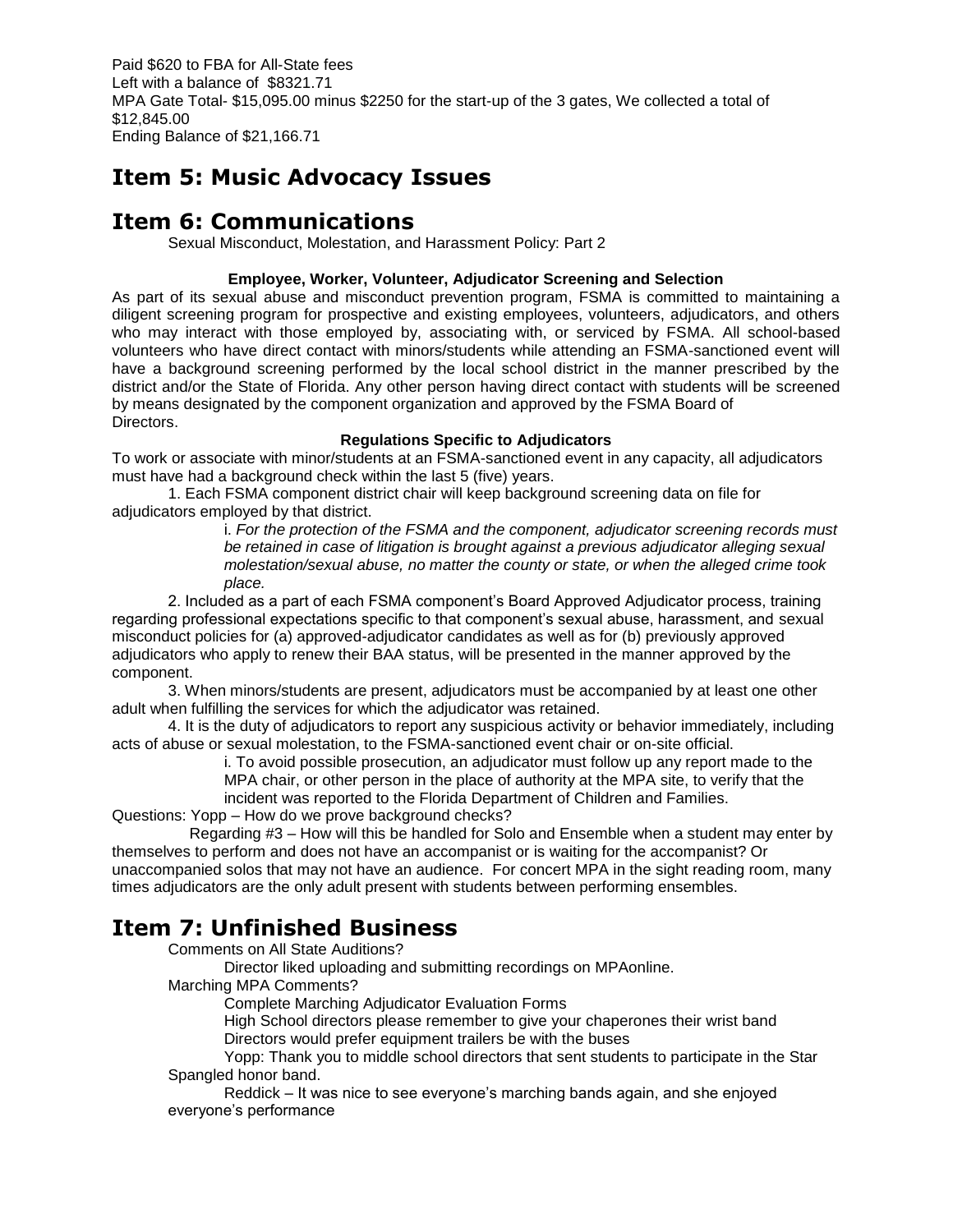Thank you Deland High School for coming early and performing our MPA! Encourage attendance at FMEA Clinic/Conference for January Check on status of mentoring program

## **Item 8: Committee Reports**

#### District Mentoring Report

After a slow start this year, Matt and I are working to bring our Mentorship program back on track as we emerge from pandemic teaching and we transition into a more normal teaching setting with its own new sets of challenges. Matt and I have made contact with most of our new directors and are working to continue to match new directors with Mentors, both within the District and in each of the counties where possible. Beginning this month, Mentors and new directors (anyone within their first 3 years of teaching) will begin to receive Monthly emails with info about what is coming up within FBA (deadlines and such) as well info on how and where to find the answers to the questions that you did not know you had. (Hint- a lot of it is in the handbook). We are working on setting up meeting times to meet with New Directors and, if you would like, scheduling one of us to be able to come out to your school for either part of the day or a full day. Items that you should be thinking about now are MPA Online registration of your S&E students (for those going to the FEB. dates) and begin putting together your info for Concert and Jazz MPA. (You do not have to have your titles picked just yet, but you can begin populating your ensembles and save you a step and time later on. Remember that you have until 10 days prior to an event to change your titles if needed.) Also, if you have not already done so, begin cementing your plans to attend the FMEA conference in January. This is not only a great opportunity for networking, but a great learning resource, especially in your first few year. Lastly, but most importantly, start lining up people to come work with you or your band during your preparation for MPA. this is one of the greatest opportunities for learning that we get to have as directors. It can be scary or intimidating having people (like Gabe Fielder) come into your room and work your band BUT we learn great things from great people and both we and our students can benefit from the experience. Matt and I are always available as resources and can help you find and book some great educators if you are not sure where to start.

As Always, Mentorship is not limited to new directors. We are happy to help facilitate matching any director in our district with an appropriate mentor should you feel that you need more/continued guidance along your journey.

We look forward to better serving you and the District this year.

-David Jones and Matt Flenner

#### All District Report

Audition Materials and Video Submission can be found at: arielreddick.wixsite.com/xixadb Audition Videos Due: December 3rd

Student Contracts and payments info: You will receive an invoice the week of December 6<sup>th</sup> for all your students that auditioned. School participation fee is \$60.00 and the fee for each student is \$15.00. The invoice and student contracts due at FMEA conference. Belleview High School Attn: Ariel Reddick. MS Clinician: Victoria Warnet

HS Clinician: not confirmed yet

All District Band: January  $20^{th} - 22^{nd}$  at South Lake High School

### **Item 9: New Business**

**Requests for Classification** (this will now be due prior to the third District Meeting)

#### **Solo and Ensemble MPA #1**:

Date: February 18<sup>th</sup> and 19<sup>th</sup>

Site: Tavares High School

Entries done on-line and print the following forms:

- From S&E Screen: Entry Form
- From Concert Screen: Entry Form for each band
- From Jazz Screen: Entry Form for each band
- From Main Screen: Assessment Form
- Any Special Permission Forms you received back from the music committee.